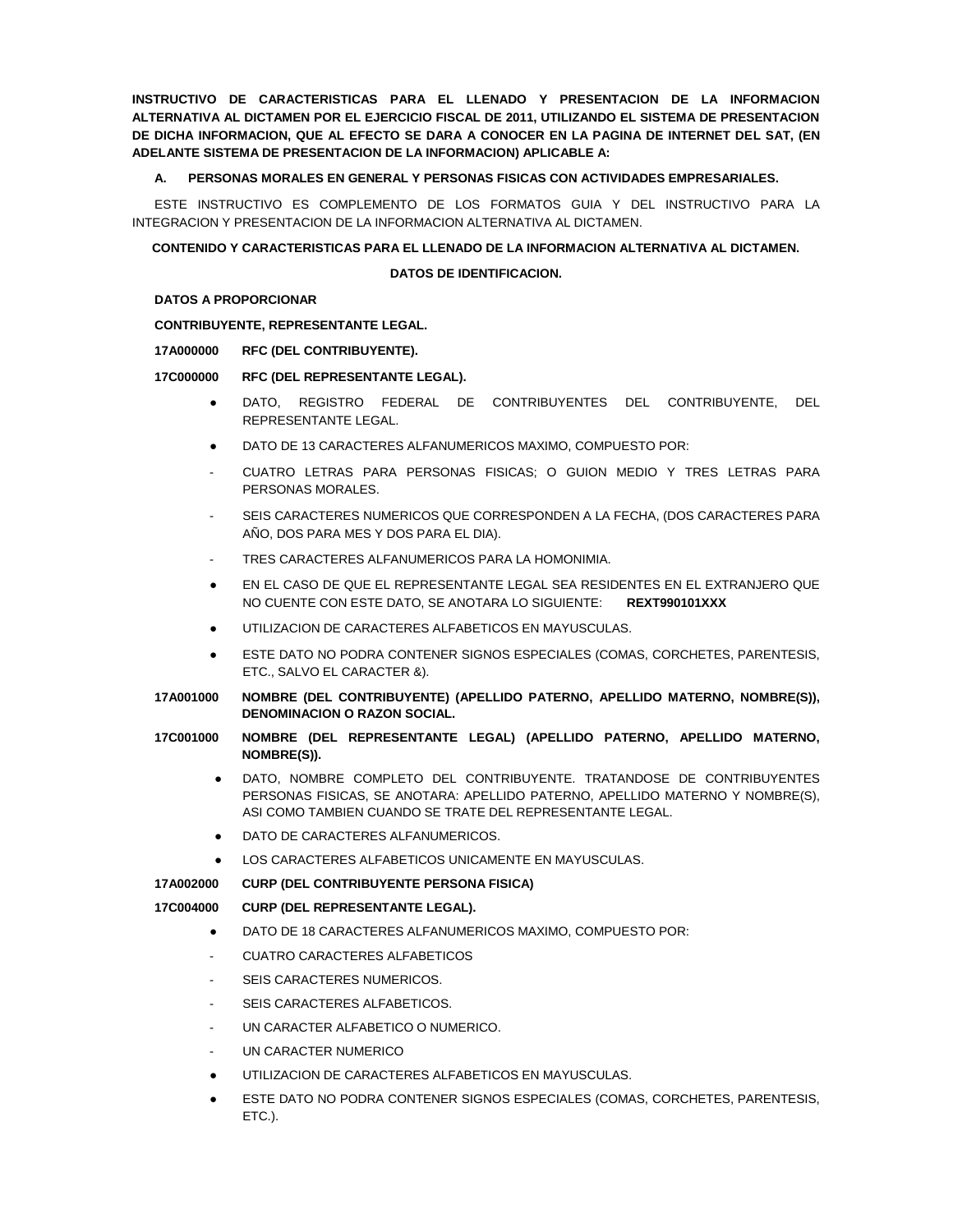**DOMICILIO FISCAL DEL CONTRIBUYENTE, DEL REPRESENTANTE LEGAL :**

**17A003000 ENTIDAD FEDERATIVA (DEL CONTRIBUYENTE).**

**17C005000 ENTIDAD FEDERATIVA (DEL REPRESENTANTE LEGAL).**

● DATO ELEGIDO DE UNA LISTA (CATALOGO).

**17A004000 DELEGACION O MUNICIPIO (DEL CONTRIBUYENTE).**

**17C006000 DELEGACION O MUNICIPIO (DEL REPRESENTANTE LEGAL).**

- DATO DELEGACION O MUNICIPIO COMPLETO.
- DATO DE CARACTERES ALFABETICOS EN MAYUSCULAS.
- **ESTE DATO NO PODRA CONTENER SIGNOS ESPECIALES (COMAS, CORCHETES, PARENTESIS,** ETC.).

**NOTA:** EN EL CASO DE REPRESENTANTES LEGALES RESIDENTES EN EL EXTRANJERO SE PONDRAN LOS DATOS QUE CORRESPONDAN AL DOMICILIO DEL REPRESENTANTE EN EL EXTRANJERO EN LO EQUIVALENTE A DELEGACION O MUNICIPIO, ENTIDAD FEDERATIVA (PROVINCIA, ESTADO, DEPARTAMENTO) Y EL NOMBRE DEL PAIS

### **17A005000 COLONIA O LOCALIDAD (DEL CONTRIBUYENTE).**

# **17C007000 COLONIA O LOCALIDAD (DEL REPRESENTANTE LEGAL).**

- DATO COLONIA O LOCALIDAD COMPLETA.
- DATO DE CARACTERES ALFANUMERICOS.
- LOS CARACTERES ALFABETICOS UNICAMENTE EN MAYUSCULAS.
- ESTE DATO NO PODRA CONTENER SIGNOS ESPECIALES (COMAS, CORCHETES, PARENTESIS, ETC.).

# **17A006000 CODIGO POSTAL (DEL CONTRIBUYENTE).**

## **17C008000 CODIGO POSTAL (DEL REPRESENTANTE LEGAL).**

- DATO CODIGO POSTAL COMPLETA.
- **DATO DE CARACTERES NUMERICOS.**
- ESTE DATO NO PODRA CONTENER SIGNOS ESPECIALES (SIGNOS DE PESOS, COMAS, PUNTOS, GUIONES, PARENTESIS, ETC.), UNICAMENTE DEBERA CONSTAR DE LOS DIGITOS DEL 0 AL 9.

# **17A007000 CALLE, NUMERO EXTERIOR E INTERIOR (DEL CONTRIBUYENTE).**

# **17C009000 CALLE, NUMERO EXTERIOR E INTERIOR (DEL REPRESENTANTE LEGAL).**

- DATO DE CALLE Y NUMERO COMPLETO.
- **DATO DE CARACTERES ALFANUMERICOS.**
- LOS CARACTERES ALFABETICOS UNICAMENTE EN MAYUSCULAS.
- ESTE DATO NO PODRA CONTENER SIGNOS ESPECIALES (COMAS, CORCHETES, PARENTESIS, ETC.).

#### **17A008000 CIUDAD O POBLACION (DEL CONTRIBUYENTE).**

#### **17C010000 CIUDAD O POBLACION (DEL REPRESENTANTE LEGAL).**

- **DATO, CIUDAD O POBLACION COMPLETA.**
- DATO DE CARACTERES ALFANUMERICOS.
- LOS CARACTERES ALFABETICOS UNICAMENTE EN MAYUSCULAS.
- ESTE DATO NO PODRA CONTENER SIGNOS ESPECIALES (COMAS, CORCHETES, PARENTESIS, ETC.).

# **17A009000 TELEFONO (DEL CONTRIBUYENTE)**

#### **17C011000 TELEFONO (DEL REPRESENTANTE LEGAL)**

**• DATO DE QUINCE CARACTERES ALFANUMERICOS MAXIMO.**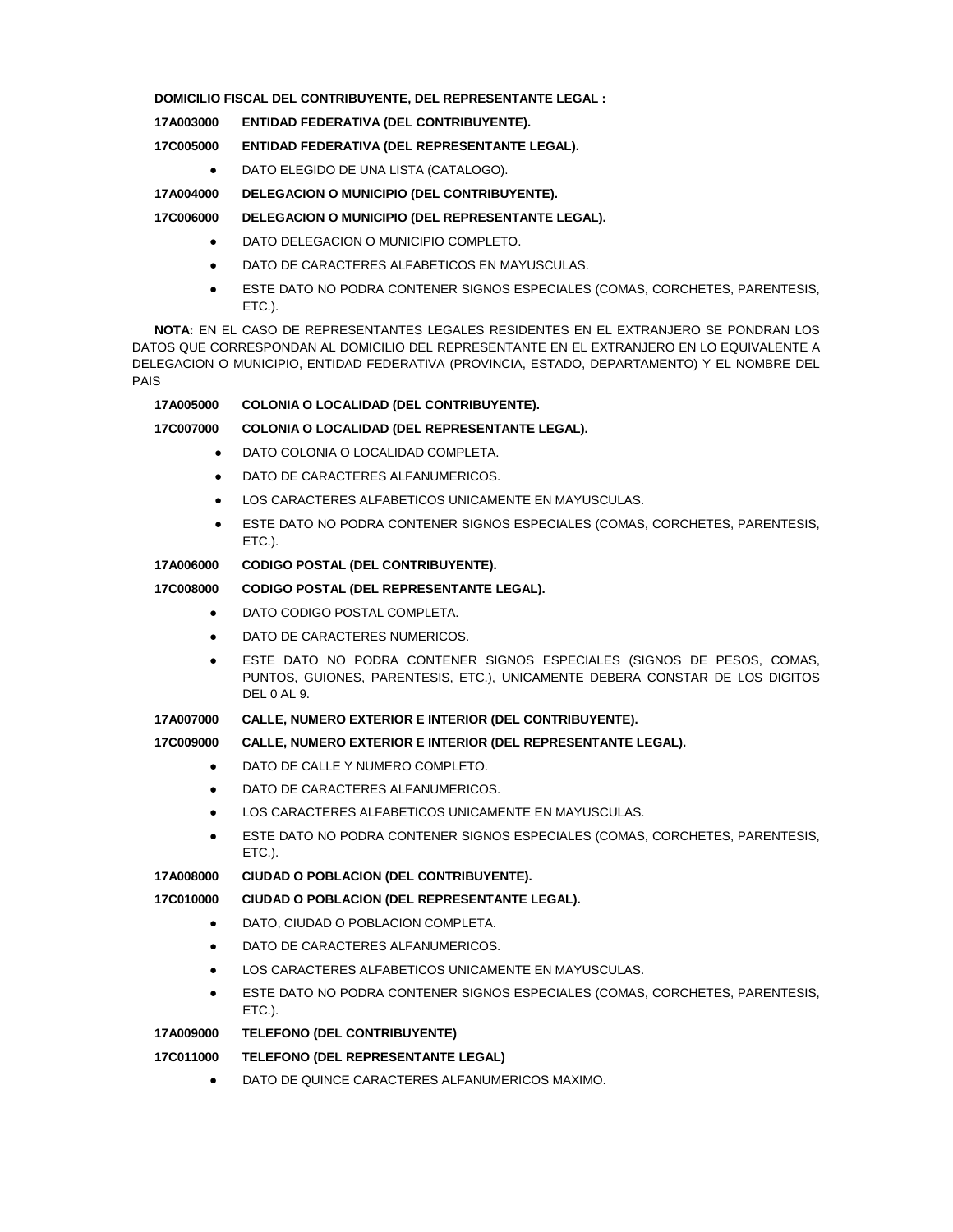ESTE DATO NO PODRA CONTENER SIGNOS ESPECIALES (SIGNO DE PESOS, COMAS, PUNTOS, CORCHETES, PARENTESIS, ETC.) UNICAMENTE DEBERA CONSTAR DE LOS DIGITOS DEL 0 AL 9.

# **17A010000 CORREO ELECTRONICO (DEL CONTRIBUYENTE)**

# **17C012000 CORREO ELECTRONICO (DEL REPRESENTANTE LEGAL)**

- DATO DE CARACTERES ALFANUMERICOS
- LOS CARACTERES ALFABETICOS SE PODRAN ANOTAR EN MINUSCULAS.
- ESTE DATO SI PODRA CONTENER SIGNOS ESPECIALES (PUNTOS, GUIONES, ARROBA, ETC.).

# **17A011000 CLAVE DE ACTIVIDAD PARA EFECTOS FISCALES.**

- DATO ACTIVIDAD ECONOMICA O ACTIVIDAD PREPONDERANTE DENOMINADO TAMBIEN GIRO, ASIGNADO AUTOMATICAMENTE POR EL SIPIAD´2011, UNA VEZ QUE SE SELECCIONA DE UN CATALOGO.
- PARA EFECTOS DE ESTE DATO SE DEBERA TOMAR EN CUENTA LA DESCRIPCION QUE AL EFECTO SE HACE EN EL ANEXO 6 DE LA RESOLUCION MISCELANEA VIGENTE PARA 2010.
- ESTE TEXTO NO PODRA CONTENER SIGNOS ESPECIALES (COMAS, CORCHETES, PARENTESIS, ETC.).

# **17A012000 NOMBRE DEL SECTOR ECONOMICO AL QUE PERTENECE.**

● TEXTO O NOMBRE DEL SECTOR ECONOMICO, ASIGNADO AUTOMATICAMENTE POR EL SISTEMA DE INFORMACION ALTERNATIVA AL DICTAMEN 2011, UNA VEZ QUE SE SELECCIONO LA CLAVE DE ACTIVIDAD PARA EFECTOS FISCALES.

# **17C002000 NACIONAL (REPRESENTANTE LEGAL).**

# **17C003000 EXTRANJERO (REPRESENTANTE LEGAL**

- DATO DE DOS CARACTERES ALFABETICOS (SI O NO).
- UTILIZACION UNICAMENTE DE CARACTERES ALFABETICOS EN MAYUSCULAS.
- **•** ESTE TEXTO NO PODRA CONTENER SIGNOS ESPECIALES (COMAS, CORCHETES, PARENTESIS, ETC.).

# **17C013000 NUMERO DE ESCRITURA (REPRESENTANTE LEGAL).**

# **17C014000 NUMERO DE NOTARIA QUE CERTIFICO EL PODER (REPRESENTANTE LEGAL).**

- DATO DE QUINCE Y DIEZ CARACTERES ALFANUMERICOS MAXIMO SIN SIGNO, RESPECTIVAMENTE.
- ESTE DATO NO PODRA CONTENER SIGNOS ESPECIALES (SIGNO DE PESOS, COMAS, PUNTOS, GUIONES, PARENTESIS, ETC.), UNICAMENTE DEBERA CONSTAR DE LOS DIGITOS DEL 0 AL 9.

# **17C015000 ENTIDAD EN LA QUE SE UBICA LA NOTARIA (REPRESENTANTE LEGAL).**

- DATO, ENTIDAD COMPLETA.
- DATO DE CARACTERES ALFABETICOS.
- LOS CARACTERES ALFABETICOS UNICAMENTE EN MAYUSCULAS.
- **ESTE DATO NO PODRA CONTENER SIGNOS ESPECIALES (COMAS, CORCHETES, PARENTESIS,** ETC.).

# **17C016000 FECHA DE CERTIFICACION DEL PODER (REPRESENTANTE LEGAL).**

# **17C017000 FECHA DE DESIGNACION (REPRESENTANTE LEGAL).**

- DATO DE LA CERTIFICACION DEL PODER Y DE LA DESIGNACION DEL CARGO.
- ESTE DATO ESTARA COMPUESTO POR DIEZ CARACTERES ALFANUMERICOS QUE CORRESPONDEN A LA FECHA DE CERTIFICACION DEL PODER (DOS PARA EL DIA, DOS PARA EL MES Y CUATRO PARA EL AÑO SEPARADOS POR DIAGONALES "/").

#### **DATOS GENERALES.**

# **DATOS A PROPORCIONAR:**

# **17D000000 AUTORIDAD COMPETENTE:**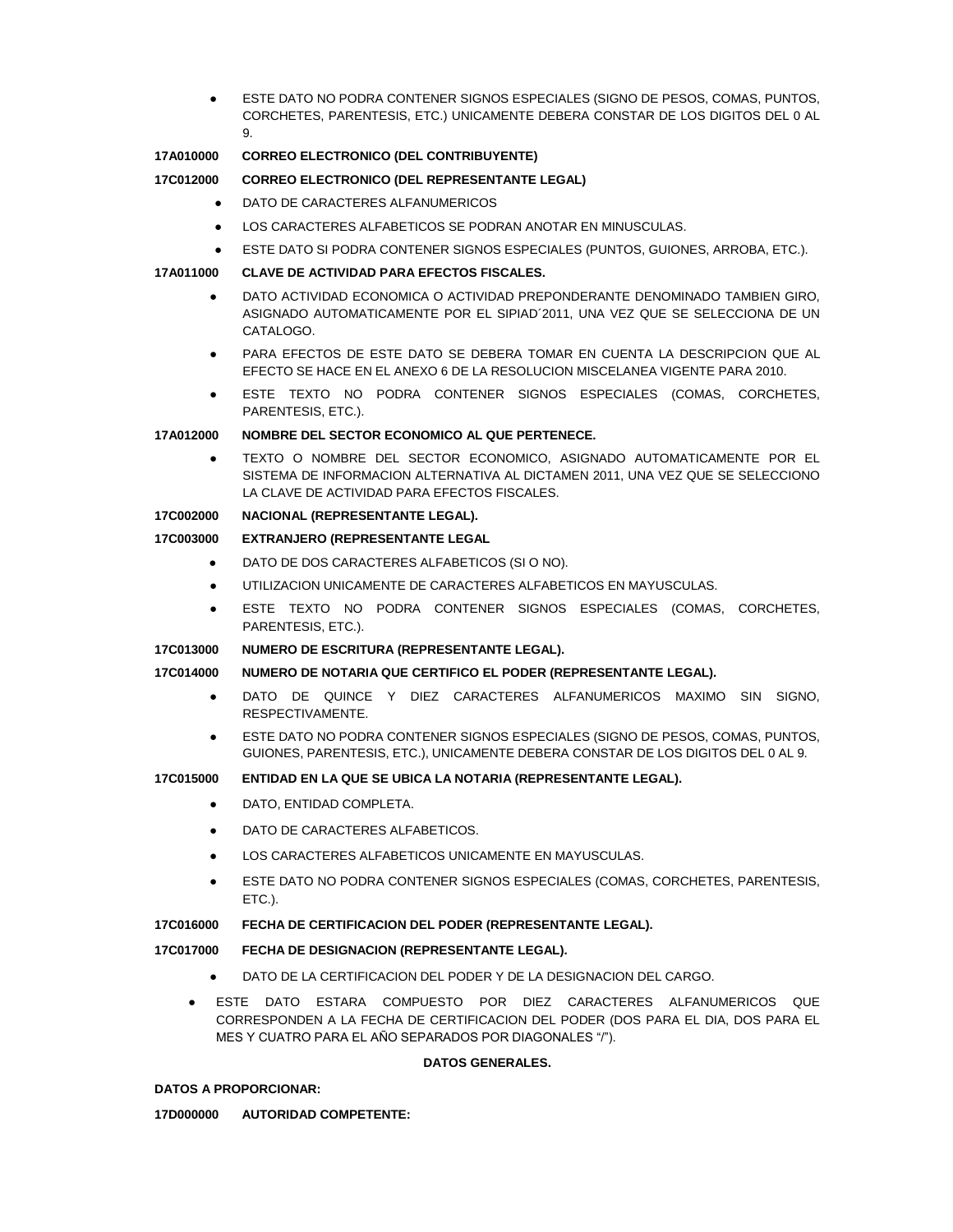#### **17D001000 ADMINISTRACION LOCAL**

● DATO ELEGIDO DE UNA LISTA (CATALOGO).

**17D008000 FECHA DE INICIO DEL EJERCICIO FISCAL.**

**17D009000 FECHA DE TERMINACION DEL EJERCICIO FISCAL.**

- DATOS DEL EJERCICIO FISCAL QUE CORRESPONDA LA INFORMACION ALTERNATIVA AL **DICTAMEN**
- DIVIDIDO EN INICIO DEL EJERCICIO Y TERMINACION DEL EJERCICIO.
- ESTOS DATOS ESTARAN COMPUESTOS POR DIEZ CARACTERES ALFANUMERICOS QUE CORRESPONDEN A LA FECHA DE INICIO DEL EJERCICIO FISCAL (DOS PARA EL DIA, DOS PARA EL MES Y CUATRO PARA EL AÑO SEPARADOS POR DIAGONALES "/") Y DIEZ PARA LA FECHA DE TERMINACION DEL EJERCICIO FISCAL, (DOS PARA EL DIA, DOS PARA EL MES Y CUATRO PARA EL AÑO, SEPARADOS POR DIAGONALES "/").

EJEMPLO:

INICIO FINAL

01/01/2011 31/12/2011

- **17D012000 RFC 1 (RFC DE LA PERSONA FISICA O MORAL QUE BRINDO ASESORIA FISCAL AL CONTRIBUYENTE).**
- **17D013000 RFC 2 (RFC DE LA PERSONA FISICA O MORAL QUE BRINDO ASESORIA FISCAL AL CONTRIBUYENTE).**
- **17D014000 RFC 3 (RFC DE LA PERSONA FISICA O MORAL QUE BRINDO ASESORIA FISCAL AL CONTRIBUYENTE).**
- **17D015000 RFC 4 (RFC DE LA PERSONA FISICA O MORAL QUE BRINDO ASESORIA FISCAL AL CONTRIBUYENTE).**
- **17D016000 RFC 5 (RFC DE LA PERSONA FISICA O MORAL QUE BRINDO ASESORIA FISCAL AL CONTRIBUYENTE).**
	- DATO, REGISTRO FEDERAL DE CONTRIBUYENTES.
	- DATO DE 13 CARACTERES ALFANUMERICOS MAXIMO COMPUESTO POR:
		- CUATRO LETRAS PARA PERSONAS FISICAS; O GUION MEDIO Y TRES LETRAS PARA PERSONAS MORALES.
		- SEIS CARACTERES NUMERICOS QUE CORRESPONDEN A LA FECHA (DOS CARACTERES PARA AÑO, DOS PARA MES Y DOS PARA EL DIA).

- TRES CARACTERES ALFANUMERICOS PARA LA HOMONIMIA.

● UTILIZACION DE CARACTERES ALFABETICOS EN MAYUSCULAS.

ESTE DATO NO PODRA CONTENER SIGNOS ESPECIALES (COMAS, CORCHETES, PARENTESIS, ETC., SALVO EL CARACTER &).

**17D002000 FORMA PARTE DE UNA ASOCIACION EN PARTICIPACION**

**17D003000 INDUSTRIA MAQUILADORA**

- **17D003000 TIPO DE CONTRIBUYENTE ESPECIAL (SELECCION DE UN CATALOGO) : 0- NINGUNO, 4- FIDEICOMISO, 5- ASOCIACION EN PARTICIPACION.**
- **17D005000 EMPRESA FILIAL**
- **17D006000 EMPRESA SUBSIDIARIA**

**17D007000 SOCIEDAD COOPERATIVA**

- **17D010000 ESTADO DE FLUJOS DE EFECTIVO. UTILIZO EL METODO INDIRECTO (EN CASO AFIRMATIVO DEBE LLENAR EL INDICE 17040000000000 AL 17040048000000 DEL APARTADO 4).**
- **17D011000 ESTADO DE FLUJOS DE EFECTIVO. UTILIZO EL METODO DIRECTO (EN CASO AFIRMATIVO DEBE LLENAR EL INDICE 17040049000000 AL 17040085000000 DEL APARTADO 4).**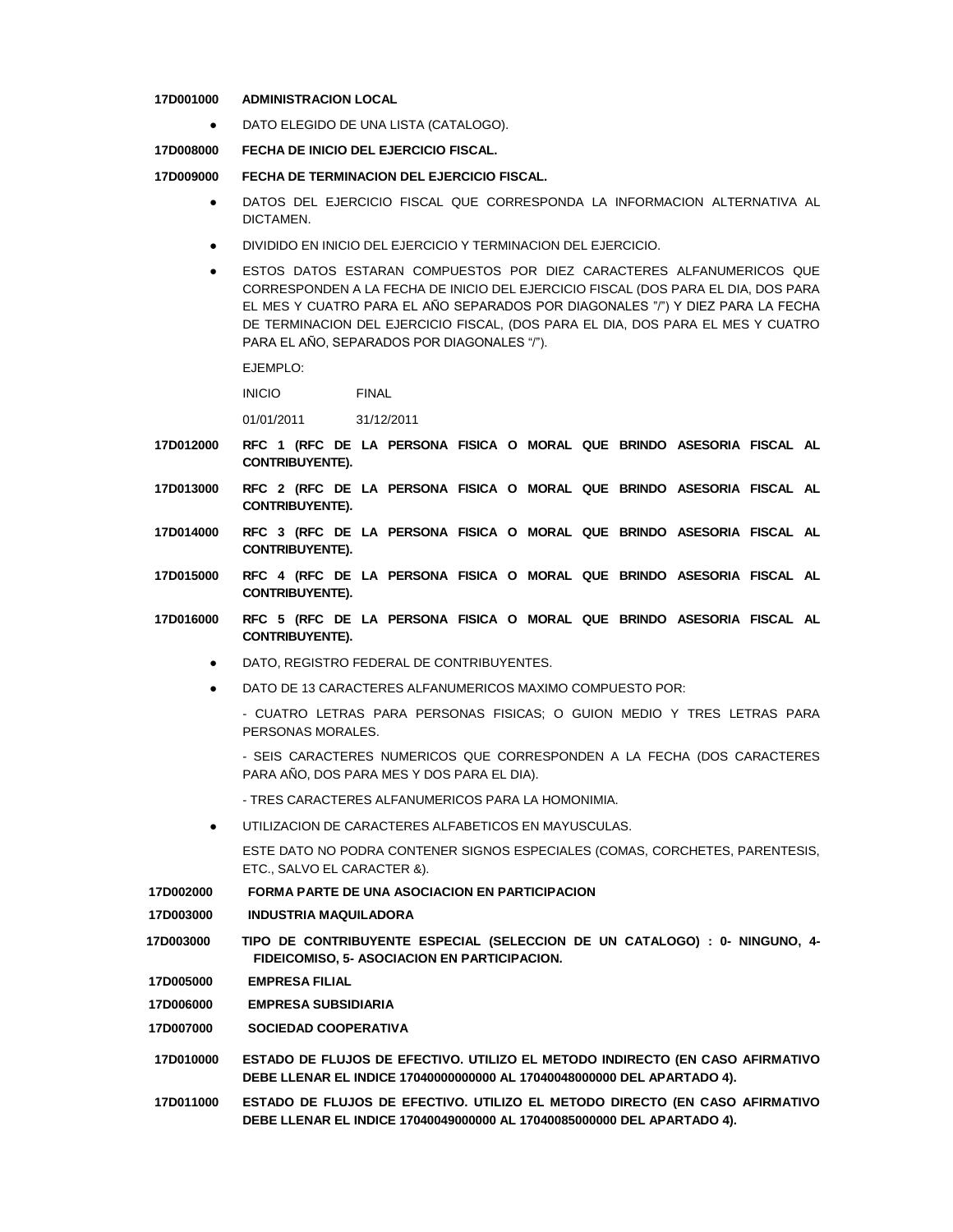- **17D017000 FUE CONTRIBUYENTE DEL IMPUESTO A LOS DEPOSITOS EN EFECTIVO (EN CASO AFIRMATIVO DEBE LLENAR EL APARTADO 10).**
- **17D018000 REALIZO OPERACIONES CON PARTES RELACIONADAS (EN CASO AFIRMATIVO DEBE LLENAR LOS APARTADOS 15 Y 16).**
- **17D019000 REALIZO OPERACIONES CON PARTES RELACIONADAS NACIONALES**
- **17D020000 REALIZO OPERACIONES CON PARTES RELACIONADAS EXTRANJERAS**
- **17D021000 DETERMINO RENTA GRAVABLE PARA EFECTOS DE LA PARTICIPACION DE LOS TRABAJADORES EN LAS UTILIDADES.**
- **17D022000 LA RENTA GRAVABLE SE DETERMINO CON BASE EN LO DISPUESTO POR EL ARTICULO 16 DE LA L.I.S.R. (EN CASO AFIRMATIVO DEBE LLENAR EL APARTADO 17).**
- **17D023000 FUE RESPONSABLE SOLIDARIO EN EL IMPUESTO SOBRE LA RENTA EN ALGUNA ENAJENACION DE ACCIONES EFECTUADA POR RESIDENTES EN EL EXTRANJERO. (EN CASO AFIRMATIVO DEBE LLENAR EL APARTADO 9).**
- **17D024000 CELEBRO OPERACIONES FINANCIERAS DERIVADAS CON RESIDENTES EN EL EXTRANJERO QUE TUVIERAN EFECTOS FISCALES DURANTE EL EJERCICIO EN EL IMPUESTO SOBRE LA RENTA (EN CASO AFIRMATIVO DEBE LLENAR EL APARTADO 11).**
- **17D025000 MANTUVO INVERSIONES PERMANENTES EN SUBSIDIARIAS, ASOCIADAS O AFILIADAS RESIDENTES EN EL EXTRANJERO DURANTE EL EJERCICIO (EN CASO AFIRMATIVO DEBE LLENAR EL APARTADO 12).**
- **17D026000 EFECTUO OPERACIONES DE COMERCIO EXTERIOR (EN CASO AFIRMATIVO DEBE LLENAR EL APARTADO 18)**
- **17D027000 OBTUVO ALGUNA RESOLUCION POR PARTE DEL SAT O DE LA SHCP QUE HAYA AFECTADO SU SITUACION FISCAL DURANTE EL EJERCICIO.**
- **17D034000 OBTUVO ALGUNA RESOLUCION FAVORABLE POR PARTE DE AUTORIDADES JURISDICCIONALES QUE HAYA AFECTADO SU SITUACION FISCAL DURANTE EL EJERCICIO.**
- **17D041000 REALIZO OPERACIONES CON EL PUBLICO EN GENERAL.**
- **17D042000 TIENE EMPLEADOS.**
- **17D043000 EN CASO NEGATIVO EN DGE340, TIENE ALGUN CONTRATO DE SERVICIOS DE PERSONAL (OUTSOURCING)**
- **17D044000 REALIZO OPERACIONES DE ENAJENACION DE ACCIONES.**
- **17D045000 APLICO ALGUN TRATADO PARA EVITAR LA DOBLE TRIBUTACION.**
- **17D046000 OPTO POR APLICAR LO DISPUESTO POR EL ARTICULO NOVENO DEL DECRETO PUBLICADO EN EL DIARIO OFICIAL DE LA FEDERACION EL 5 DE NOVIEMBRE DE 2007 (IMPUESTO EMPRESARIAL A TASA UNICA).**
	- DATOS DE DOS CARACTERES ALFABETICOS, (SI O NO) EN MAYUSCULAS.
	- **ESTOS DATOS NO PODRAN CONTENER SIGNOS ESPECIALES (COMAS, CORCHETES,** PARENTESIS, ETC.).
- **17D047000 OTRAS REDUCCIONES AL ISR DEL EJERCICIO.**
- **17D048000 EXENCION PARA MAQUILADORAS (ARTICULO UNDECIMO DEL DECRETO PUBLICADO EN EL DIARIO OFICIAL DE LA FEDERACION EL 30 DE OCTUBRE DE 2003).**
- **17D049000 CREDITO FISCAL PARA MAQUILADORAS (ARTICULO 277 DEL REGLAMENTO DE L.I.S.R.).**
- **17D050000 MONTO PENDIENTE APLICADO EN EL EJERCICIO, DEL ESTIMULO FISCAL POR PROYECTOS EN INVESTIGACION Y DESARROLLO TECNOLOGICO AUTORIZADO EN EJERCICIOS ANTERIORES.**
- **17D051000 ESTIMULO POR PROYECTOS DE INVERSION EN LA PRODUCCION CINEMATOGRAFICA NACIONAL.**
- **17D052000 RESULTADO FISCAL DEL EJERCICIO.**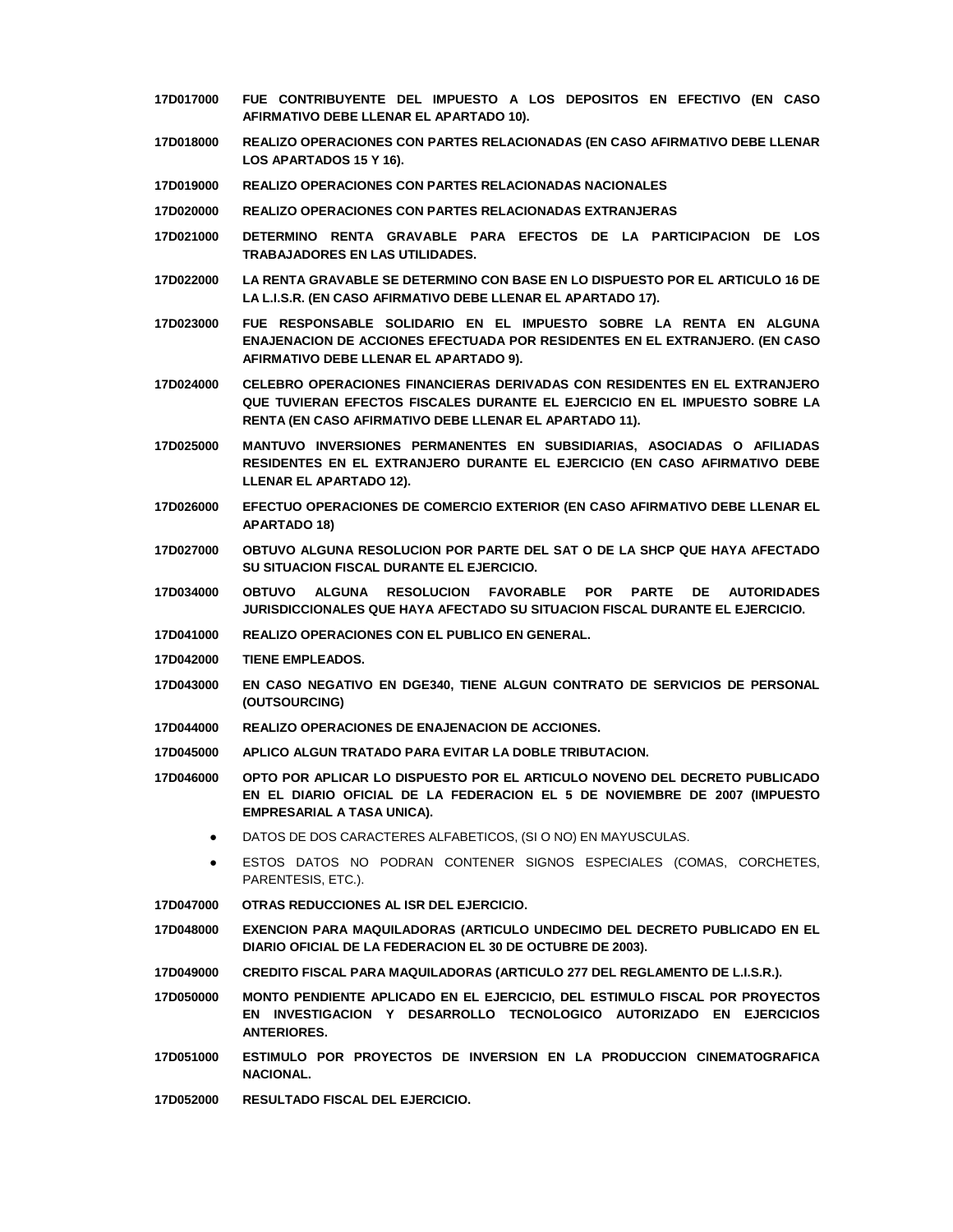| 17D053000        | I.S.R. TITULO II ART. 10 1ER. PARRAFO.                                                                                                                                                    |
|------------------|-------------------------------------------------------------------------------------------------------------------------------------------------------------------------------------------|
| <b>17D054000</b> | <b>PARTIDAS NO DEDUCIBLES. EXCEPTO PROVISIONES Y RESERVAS. ARTICULO 32 FRACCS.</b><br>VIII Y IX L.I.S.R.                                                                                  |
| 17D055000        | <b>PARTICIPACION DE LOS TRABAJADORES EN LAS UTILIDADES DE LAS EMPRESAS ARTICULO</b><br><b>10 FRACCION I LISR.</b>                                                                         |
| 17D056000        | <b>RESULTADO POSITIVO.</b>                                                                                                                                                                |
| 17D057000        | RESULTADO NEGATIVO (DIFERENCIA A QUE SE REFIERE EL ART. 88, 4º PARRAFO DE LA<br>L.I.S.R.).                                                                                                |
| 17D058000        | IMPUESTO ACREDITADO ART. 11 FRAC. II ENTRE FACTOR ART. 2 FRACC. I, INCISO c) DE<br>DISPOSICIONES DE VIGENCIA TEMPORAL DE LA L.I.S.R.                                                      |
| 17D059000        | UTILIDAD FISCAL NETA DEL EJERCICIO CUANDO EL RESULTADO ES POSITIVO.                                                                                                                       |
| 17D060000        | SALDO INICIAL CUFIN ACTUALIZADO.                                                                                                                                                          |
| 17D061000        | <b>DIVIDENDOS COBRADOS.</b>                                                                                                                                                               |
| <b>17D062000</b> | <b>DIVIDENDOS PAGADOS.</b>                                                                                                                                                                |
| 17D063000        | <b>OTROS</b>                                                                                                                                                                              |
| 17D064000        | <b>OTROS</b>                                                                                                                                                                              |
| 17D065000        | <b>OTROS</b>                                                                                                                                                                              |
| <b>17D066000</b> | <b>OTROS</b>                                                                                                                                                                              |
| 17D067000        | <b>OTROS</b>                                                                                                                                                                              |
| 17D068000        | CUFIN TOTAL AL CIERRE DEL EJERCICIO ACTUALIZADO.                                                                                                                                          |
| 17D069000        | SALDO INICIAL CUFINRE ACTUALIZADO.                                                                                                                                                        |
| <b>17D070000</b> | <b>DIVIDENDOS PAGADOS.</b>                                                                                                                                                                |
| 17D071000        | <b>OTROS</b>                                                                                                                                                                              |
| 17D072000        | <b>OTROS</b>                                                                                                                                                                              |
| 17D073000        | <b>OTROS</b>                                                                                                                                                                              |
| 17D074000        | <b>OTROS</b>                                                                                                                                                                              |
| 17D075000        | <b>OTROS</b>                                                                                                                                                                              |
| <b>17D076000</b> | CUFINRE TOTAL AL CIERRE DEL EJERCICIO ACTUALIZADO.                                                                                                                                        |
| 17D077000        | <b>CREDITO FISCAL POR ACTIVIDADES EN FIDEICOMISOS.</b>                                                                                                                                    |
| 17D078000        | ACREDITAMIENTO DEL IMPUESTO SOBRE LA RENTA PROPIO POR PAGO DE DIVIDENDOS EN<br>LOS EJERCICIOS 2006 Y 2007 NO ACREDITADO ANTERIORMENTE (NO PROVENIENTES DE<br><b>CUFIN NI DE CUFINRE).</b> |
| 17D079000        | <b>COMPENSACION DEL IMPUESTO AL ACTIVO POR RECUPERAR.</b>                                                                                                                                 |
| 17D080000        | VALOR DECLARADO EN ADUANA DE IMPORTACIONES TEMPORALES.                                                                                                                                    |
| 17D081000        | VALOR DECLARADO EN ADUANA DE EXPORTACIONES TEMPORALES.                                                                                                                                    |
| 17D082000        | VALOR DECLARADO EN ADUANA DE IMPORTACIONES DEFINITIVAS.                                                                                                                                   |
| 17D083000        | VALOR DECLARADO EN ADUANA DE EXPORTACIONES DEFINITIVAS.                                                                                                                                   |
| 17D084000        | IVA PAGADO EN ADUANAS DURANTE EL EJERCICIO.                                                                                                                                               |
| 17D085000        | IEPS PAGADO EN ADUANAS DURANTE EL EJERCICIO.                                                                                                                                              |
| 17D086000        | <b>IMPUESTO AL ACTIVO POR EL QUE SE SOLICITO DEVOLUCION.</b>                                                                                                                              |
| 17D087000        | IMPUESTO AL ACTIVO COMPENSADO CONTRA ISR PROPIO.                                                                                                                                          |
| 17D088000        | IMPUESTO AL ACTIVO COMPENSADO CONTRA IETU.                                                                                                                                                |
| 17D089000        | IMPUESTO AL ACTIVO POR RECUPERAR DE 10 AÑOS ANTERIORES.                                                                                                                                   |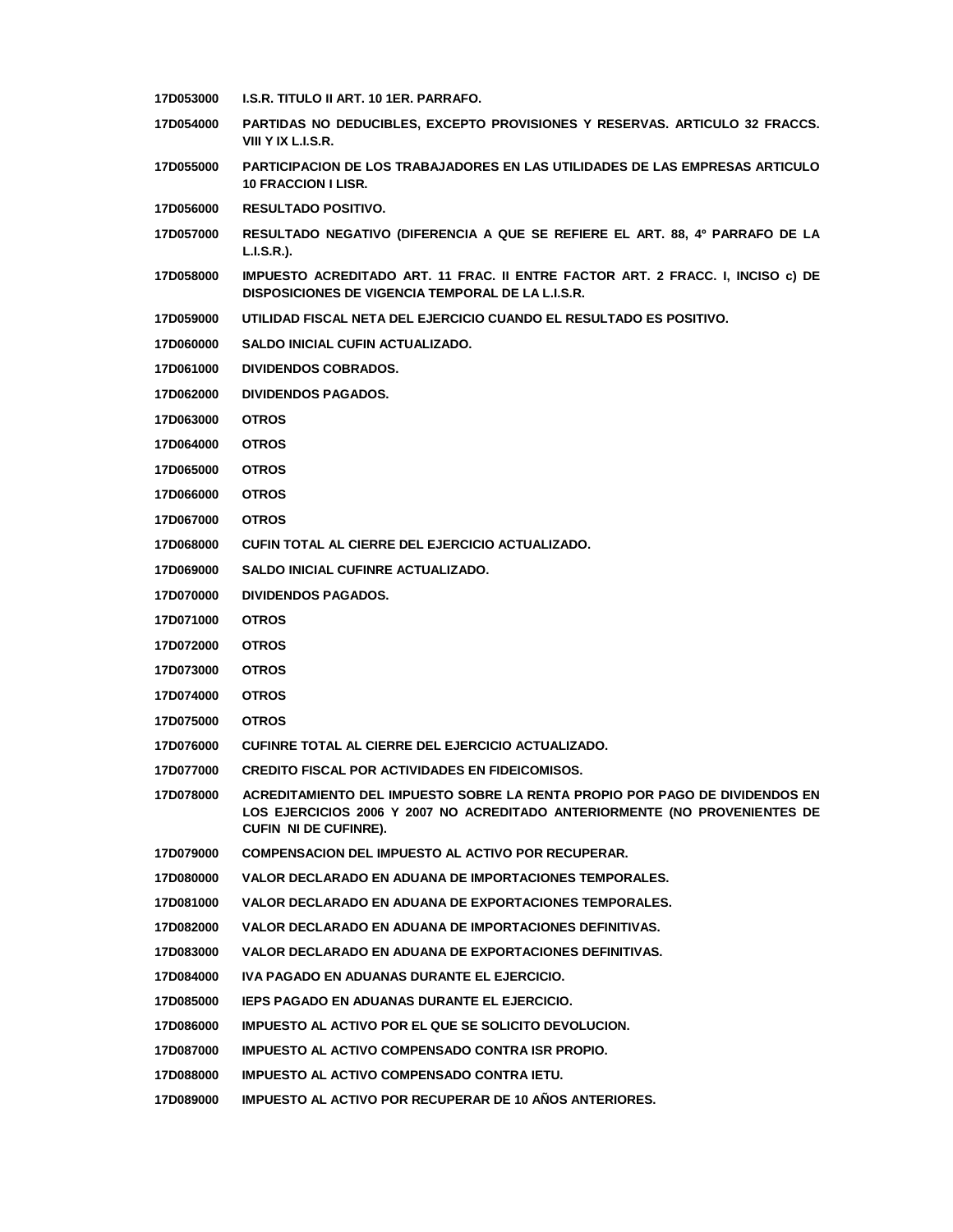- PARA EFECTOS DE ESTOS DATOS, SE ANOTARAN CIFRAS DE IMPORTES REFERENTES A LOS DATOS INDICADOS.
- DATOS DE CARACTERES NUMERICOS.
- LAS CANTIDADES NEGATIVAS SE DEBERAN PRESENTAR CON SIGNO NEGATIVO, ANTEPONIENDOSE EL SIGNO A DICHA CANTIDAD.
- PARA LAS CANTIDADES POSITIVAS SE OMITIRA EL SIGNO.
- ESTOS DATOS NO PODRAN CONTENER SIGNOS ESPECIALES TALES COMO: SIGNO DE PESOS, COMAS, PUNTOS, PARENTESIS, ETC., UNICAMENTE DEBERAN CONSTAR DE LOS DIGITOS DEL 0 AL 9.
- **LAS CANTIDADES INDICATIVAS DE IMPORTES DEBERAN ANOTARSE EN PESOS, NO EN MILES** DE PESOS.

**17D029000 FECHA DEL OFICIO 1.**

- **17D031000 FECHA DEL OFICIO 2.**
- **17D033000 FECHA DEL OFICIO 3.**
- **17D036000 FECHA DE LA RESOLUCION 1.**
- **17D038000 FECHA DE LA RESOLUCION 2.**
- **17D040000 FECHA DE LA RESOLUCION 3.**
	- DATOS DE LA FECHA DEL OFICIO, DE LA RESOLUCION Y DEL ENVIO DE LA DECLARACION INFORMATIVA MULTIPLE.
	- ESTOS DATOS ESTARAN COMPUESTOS POR DIEZ CARACTERES ALFANUMERICOS QUE CORRESPONDEN A LA FECHA DEL OFICIO, DE LA RESOLUCION Y DEL ENVIO DE LA DECLARACION INFORMATIVA MULTIPLE (DOS PARA EL DIA, DOS PARA EL MES Y CUATRO PARA EL AÑO SEPARADOS POR DIAGONALES "/").
- **17D028000 NUMERO DE OFICIO 1.**
- **17D030000 NUMERO DE OFICIO 2.**
- **17D032000 NUMERO DE OFICIO 3.**
- **17D035000 NUMERO DE RESOLUCION 1.**
- **17D037000 NUMERO DE RESOLUCION 2.**

#### **17D039000 NUMERO DE RESOLUCION 3.**

- DATOS DE CARACTERES ALFANUMERICOS.
- **ESTOS DATOS SI PODRAN CONTENER SIGNOS ESPECIALES (COMAS, PUNTOS, GUIONES,** DIAGONALES, CORCHETES, PARENTESIS, ETC.).

| <b>APARTADO</b>                                           | <b>DATOS A PROPORCIONAR</b>                                                                                                                                                                                                                                                                                                                              |
|-----------------------------------------------------------|----------------------------------------------------------------------------------------------------------------------------------------------------------------------------------------------------------------------------------------------------------------------------------------------------------------------------------------------------------|
| 1. ESTADO DE POSICION FINANCIERA                          | 2011                                                                                                                                                                                                                                                                                                                                                     |
| 2. ESTADO DE RESULTADOS                                   | 2011                                                                                                                                                                                                                                                                                                                                                     |
| 3. ESTADO DE VARIACIONES EN EL CAPITAL<br><b>CONTABLE</b> | CAPITAL SOCIAL: NOMINAL Y ACTUALIZADO:<br>APORTACIONES PARA FUTUROS AUMENTOS DE<br>CAPITAL, PRIMA EN SUSCRIPCION DE ACCIONES.<br>RESERVA LEGAL, UTILIDAD NETA, PERDIDA NETA,<br>UTILIDADES<br>RETENIDAS DE<br><b>EJERCICIOS</b><br>ANTERIORES. PERDIDAS ACUMULADAS<br>DE.<br>EJERCICIOS ANTERIORES, EXCESO O INSUFICIENCIA<br>Y OTRAS CUENTAS DE CAPITAL |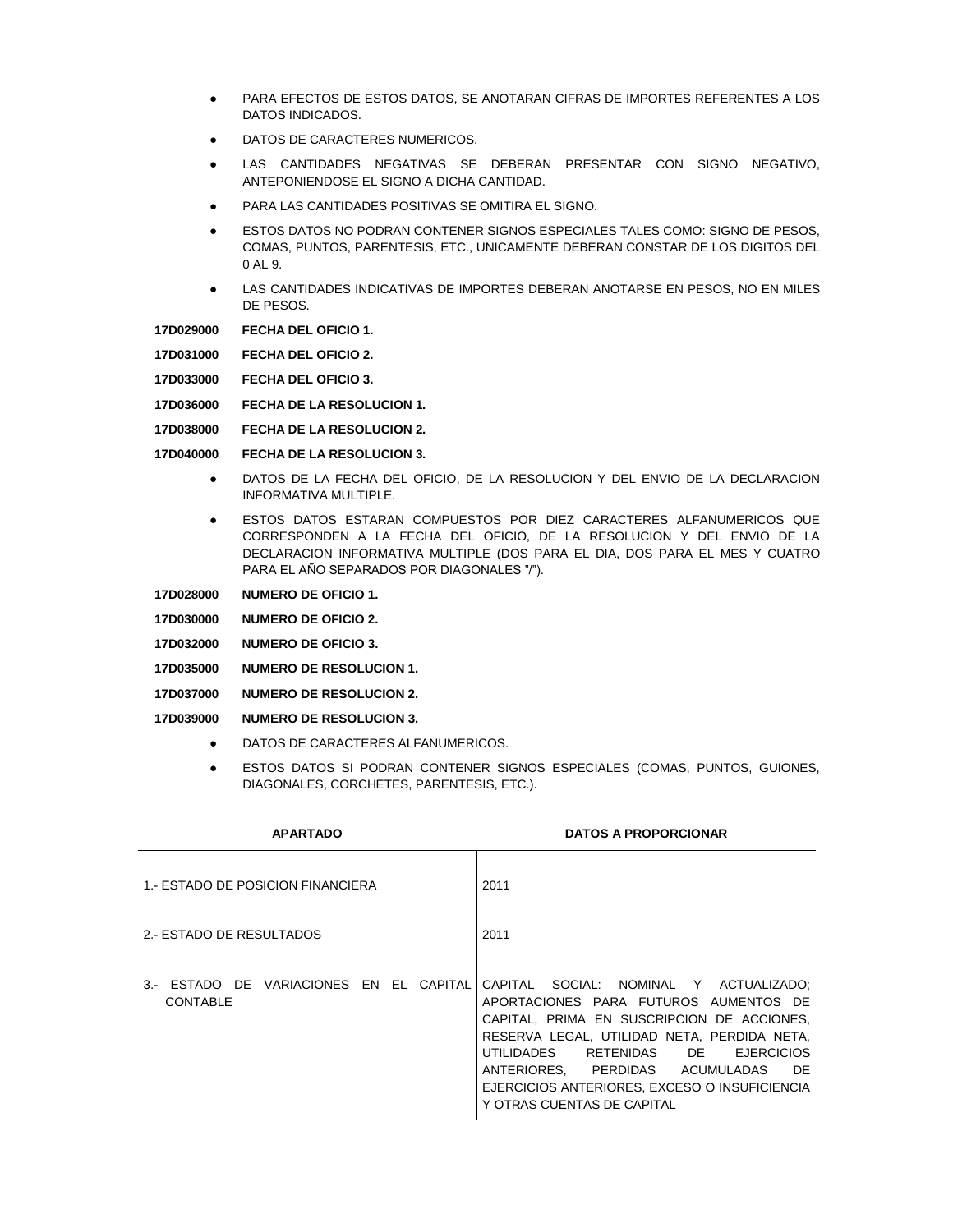| 4. ESTADO DE FLUJOS DE EFECTIVO                                            | 2011                                                                                                                                                                                                                                                                                                                                                                                                                                                                                                                                                                                                                                                                                                                                                                                                                                                                                                                                                                                                                                                                                                                                                                   |
|----------------------------------------------------------------------------|------------------------------------------------------------------------------------------------------------------------------------------------------------------------------------------------------------------------------------------------------------------------------------------------------------------------------------------------------------------------------------------------------------------------------------------------------------------------------------------------------------------------------------------------------------------------------------------------------------------------------------------------------------------------------------------------------------------------------------------------------------------------------------------------------------------------------------------------------------------------------------------------------------------------------------------------------------------------------------------------------------------------------------------------------------------------------------------------------------------------------------------------------------------------|
| 5. ANALISIS DE LAS SUBCUENTAS DE GASTOS                                    | GASTOS DE FABRICACION 2011, GASTOS DE VENTA<br>2011, GASTOS DE ADMINISTRACION 2011, GASTOS<br>GENERALES 2011, TOTAL 2011, TOTAL DEDUCIBLES<br>PARA ISR 2011, TOTAL NO DEDUCIBLES PARA ISR<br>2011                                                                                                                                                                                                                                                                                                                                                                                                                                                                                                                                                                                                                                                                                                                                                                                                                                                                                                                                                                      |
| 6.- ANALISIS DE LAS SUBCUENTAS DE OTROS<br><b>GASTOS Y OTROS PRODUCTOS</b> | 2011, ACUMULABLES O DEDUCIBLES PARA ISR 2011,<br>NO ACUMULABLES O NO AFECTOS AL ISR<br>(INGRESOS) NO DEDUCIBLES PARA ISR 2011                                                                                                                                                                                                                                                                                                                                                                                                                                                                                                                                                                                                                                                                                                                                                                                                                                                                                                                                                                                                                                          |
| 10.- DETERMINACION MENSUAL DEL IMPUESTO A<br>LOS DEPOSITOS EN EFECTIVO     | TOTAL DE DEPOSITOS EN EFECTIVO (ART. 1 L.I.D.E.);<br>DEPOSITOS POR LOS QUE NO SE ESTA OBLIGADO AL<br>PAGO DEL IMPUESTO (ART. 2 L.I.D.E.); ADQUISICION<br>EN EFECTIVO DE CHEQUES DE CAJA; DEPOSITOS EN<br>EFECTIVO GRAVADOS Y ADQUISICION EN EFECTIVO<br>DE<br>CHEQUES DE<br>CAJA: IMPUESTO<br>CORRESPONDIENTE; TOTAL DEL<br><b>IMPUESTO</b><br>RECAUDADO POR LA INSTITUCION DEL SISTEMA<br>FINANCIERO; IMPUESTO PAGADO DIRECTAMENTE<br>POR EL CONTRIBUYENTE; DIFERENCIA A CARGO O A<br>FAVOR; OPCION ARTICULO 8 DE LA L.I.D.E.<br>(IMPUESTO A LOS DEPOSITOS EN EFECTIVO<br>EFECTIVAMENTE PAGADO): ACREDITADO CONTRA<br>PAGO PROVISIONAL DEL I.S.R., ACREDITADO<br>CONTRA I.S.R.<br>RETENIDO A<br>TERCEROS.<br>COMPENSADO<br><b>CONTRIBUCIONES</b><br>CONTRA<br>FEDERALES Y POR EL QUE SE SOLICITO<br>DEVOLUCION; OPCION ARTICULO 9 DE LA L.I.D.E.<br>(ACREDITAMIENTO POR ESTIMACION DEL I.D.E.):<br>IMPUESTO A LOS DEPOSITOS EN EFECTIVO<br>ESTIMADO APLICADO CONTRA PAGO PROVISIONAL<br>DEL I.S.R., IMPUESTO A LOS DEPOSITOS EN<br>EFECTIVO EFECTIVAMENTE PAGADO (RECAUDADO<br>POR LA INSTITUCION DEL SISTEMA FINANCIERO),<br>DIFERENCIA A CARGO Y DIFERENCIA A FAVOR |
| 18.- OPERACIONES DE COMERCIO EXTERIOR                                      | VALOR DECLARADO EN ADUANA E IMPUESTO AL<br>VALOR AGREGADO PAGADO.                                                                                                                                                                                                                                                                                                                                                                                                                                                                                                                                                                                                                                                                                                                                                                                                                                                                                                                                                                                                                                                                                                      |

⊤

# **NOTA: EL ORDEN DE ESTOS DATOS ES UNICAMENTE INFORMATIVO, PARA SU CAPTURA REFERENCIAR AL FORMATO GUIA.**

- PARA EFECTOS DE ESTOS DATOS, SE ANOTARAN CIFRAS DE IMPORTES REFERENTES A LOS DATOS INDICADOS.
- DATOS DE CARACTERES NUMERICOS.
- LAS CANTIDADES NEGATIVAS SE DEBERAN PRESENTAR CON SIGNO NEGATIVO, ANTEPONIENDOSE EL SIGNO A DICHA CANTIDAD.
- PARA LAS CANTIDADES POSITIVAS SE OMITIRA EL SIGNO.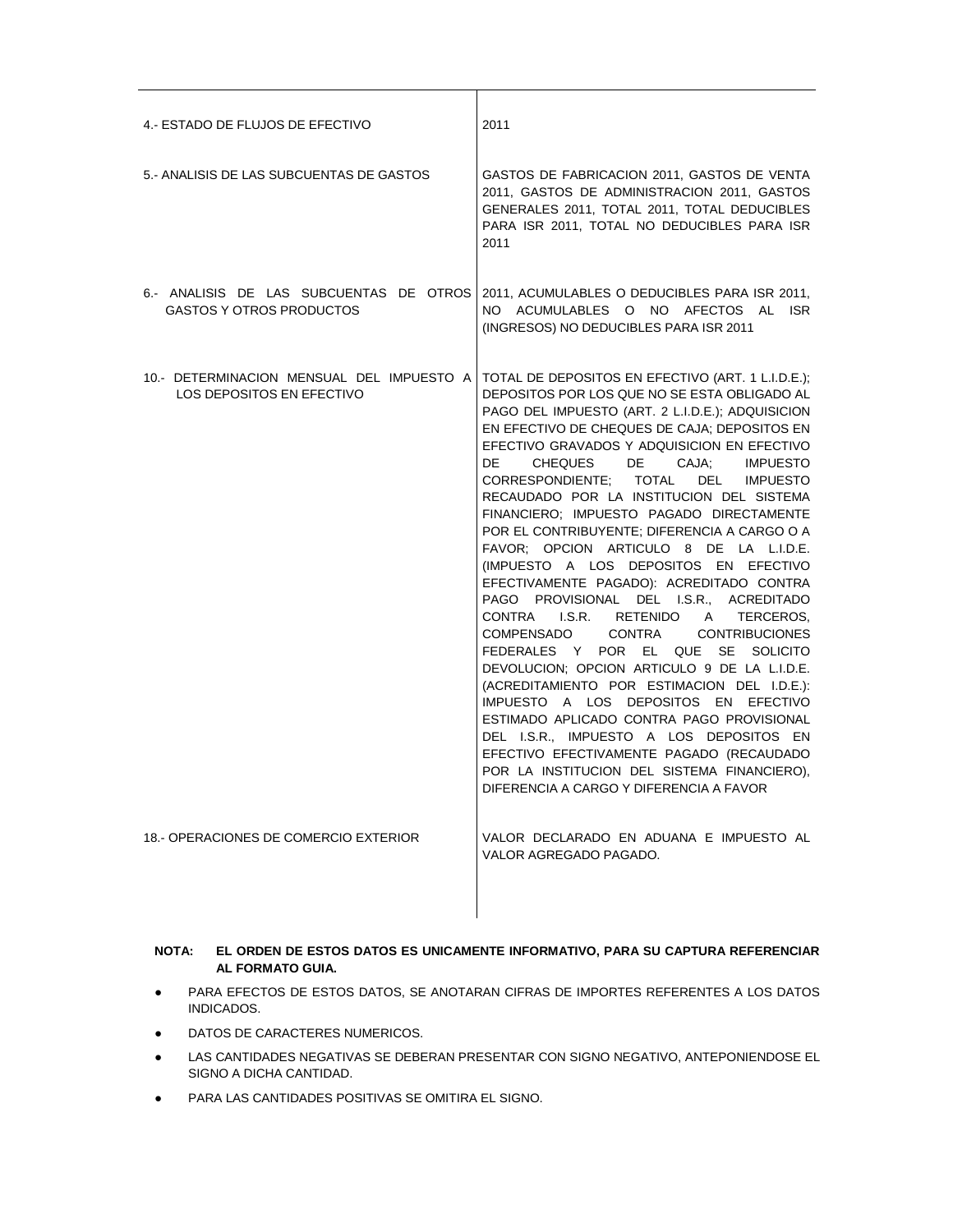- ESTOS DATOS NO PODRAN CONTENER SIGNOS ESPECIALES TALES COMO: SIGNO DE PESOS, COMAS, PUNTOS, PARENTESIS, ETC., UNICAMENTE DEBERAN CONSTAR DE LOS DIGITOS DEL 0 AL 9.
- LAS CANTIDADES INDICATIVAS DE IMPORTES DEBERAN ANOTARSE EN PESOS, NO EN MILES DE PESOS.

|        | <b>APARTADO</b>                                                                     | <b>DATOS A PROPORCIONAR</b> |
|--------|-------------------------------------------------------------------------------------|-----------------------------|
| $10 -$ | DETERMINACION MENSUAL DEL IMPUESTO A TASA DEL IMPUESTO<br>LOS DEPOSITOS EN EFECTIVO |                             |

- PARA EFECTO DE ESTE DATO, SE ANOTARAN CIFRAS REFERENTES AL DATO INDICADO.
- DATO DE CARACTERES ALFANUMERICOS CON DECIMALES.
- LAS CANTIDADES REPRESENTATIVAS DE PORCENTAJE SE ANOTARAN CON ENTEROS Y DOS DECIMALES, SIN EL SIGNO DE PORCENTAJE.
- ESTOS DATOS NO PODRAN CONTENER SIGNOS ESPECIALES TALES COMO: SIGNO DE PESOS, COMAS, PARENTESIS, ETC., UNICAMENTE DEBERAN CONSTAR DE LOS DIGITOS DEL 0 AL 9.

| <b>APARTADO</b>                       | <b>DATOS A PROPORCIONAR</b>                                                                                                                                                        |
|---------------------------------------|------------------------------------------------------------------------------------------------------------------------------------------------------------------------------------|
| 18.- OPERACIONES DE COMERCIO EXTERIOR | NOMBRE DEL AGENTE ADUANAL, NUMERO DE<br>PATENTE O AUTORIZACION DEL AGENTE O<br>APODERADO ADUANAL, PAIS DE PROCEDENCIA, PAIS<br>DE ORIGEN. PAIS DE DESTINO Y PROGRAMA<br>O DECRETO. |

- DATOS DE CARACTERES ALFANUMERICOS.
- LOS CARACTERES ALFABETICOS UNICAMENTE EN MAYUSCULAS.
- **ESTOS TEXTOS NO PODRAN CONTENER SIGNOS ESPECIALES (COMAS, CORCHETES, PARENTESIS,** ETC.).

| <b>APARTADO</b>                       | <b>DATOS A PROPORCIONAR</b> |
|---------------------------------------|-----------------------------|
| 18.- OPERACIONES DE COMERCIO EXTERIOR | CANTIDAD DE PEDIMENTOS      |

- PARA EFECTOS DE ESTE DATO, SE ANOTARAN CIFRAS REFERENTES A LOS DATOS INDICADOS.
- **DATO DE CARACTERES NUMERICOS.**
- ESTE DATO NO PODRAN CONTENER SIGNOS ESPECIALES (COMAS, CORCHETES, PARENTESIS, ETC.)

| <b>APARTADO</b>                       | <b>DATOS A PROPORCIONAR</b>                                                                                         |
|---------------------------------------|---------------------------------------------------------------------------------------------------------------------|
| 18.- OPERACIONES DE COMERCIO EXTERIOR | RFC DE LA SOCIEDAD CONSTITUIDA EN SU CASO<br>POR EL AGENTE ADUANAL (ARTICULO 163 FRACCION<br>II DE LA LEY ADUANERA) |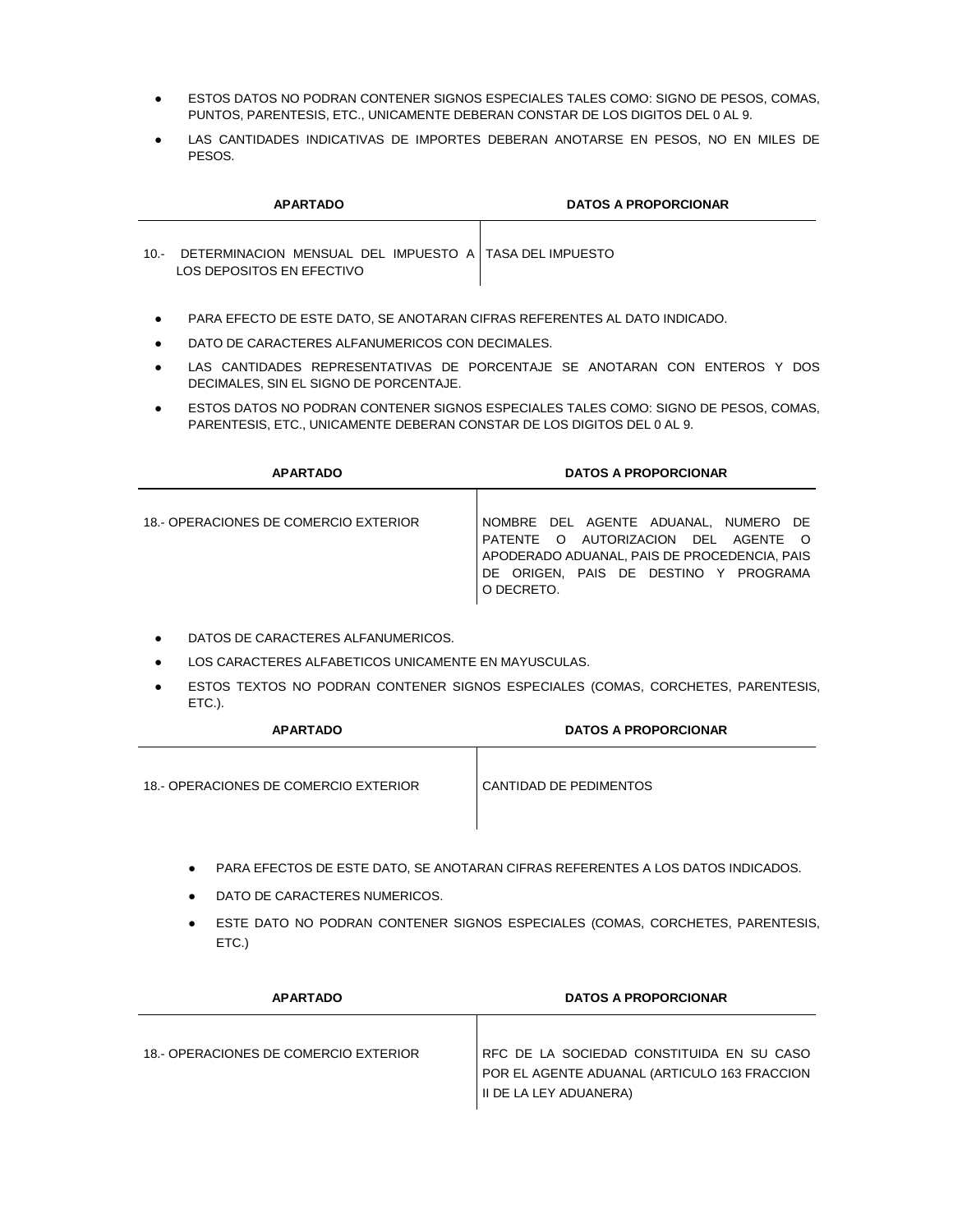**RFC**

- DATO, REGISTRO FEDERAL DE CONTRIBUYENTES DE LA PARTE RELACIONADA.
- DATO DE 12 CARACTERES ALFANUMERICOS MAXIMO, COMPUESTO POR:
	- TRES LETRAS PARA PERSONAS FISICAS, O GUION MEDIO Y TRES LETRAS PARA PERSONAS MORALES.
	- SEIS CARACTERES NUMERICOS QUE CORRESPONDEN A LA FECHA (DOS CARACTERES PARA EL AÑO, DOS PARA EL MES Y DOS PARA EL DIA).
	- TRES CARACTERES ALFANUMERICOS PARA LA HOMONIMIA.
- UTILIZACION DE CARACTERES ALFABETICOS EN MAYUSCULAS.
- ESTE DATO NO PODRA CONTENER SIGNOS ESPECIALES (COMAS, CORCHETES, PARENTESIS, ETC., SALVO EL CARACTER &)

| <b>APARTADO</b>                                                                                                                                                                                                                      | <b>DATOS A PROPORCIONAR</b>                                                                                                                                                                                                                                                                                                           |
|--------------------------------------------------------------------------------------------------------------------------------------------------------------------------------------------------------------------------------------|---------------------------------------------------------------------------------------------------------------------------------------------------------------------------------------------------------------------------------------------------------------------------------------------------------------------------------------|
| DE I<br><b>RELACION</b><br>7.-<br>Y<br>CONTRIBUCIONES, COMPENSACIONES<br><b>DEVOLUCIONES</b>                                                                                                                                         | BASE GRAVABLE Y CONTRIBUCION DETERMINADA                                                                                                                                                                                                                                                                                              |
| 8.- BASE PARA LA DETERMINACION DEL IMPUESTO I IMPORTE<br><b>SOBRE</b><br><b>RETENIDO</b><br>HONORARIOS.<br><b>ARRENDAMIENTOS E INTERESES</b>                                                                                         |                                                                                                                                                                                                                                                                                                                                       |
| $9 -$<br>RESPONSABILIDAD<br>SOLIDARIA<br><b>OPERACIONES</b><br>DE 1<br><b>RESIDENTES</b><br>EN<br>EL.<br>EXTRANJERO<br>(EXCLUSIVAMENTE<br><b>ENAJENACION DE ACCIONES)</b>                                                            | POR   MONTO DE LA OPERACION EN MONEDA EXTRAJERA<br>Y MONTO DE LA OPERACION EN MONEDA NACIONAL<br>DE I SUJETA AL PAGO DEL I.S.R.                                                                                                                                                                                                       |
| <b>OPERACIONES</b><br>FINANCIERAS<br><b>DERIVADAS</b><br>$11 -$<br>CONTRATADAS CON RESIDENTES<br>EN<br>- EL<br><b>EXTRANJERO</b>                                                                                                     | <b>MONTO CONTRATADO</b>                                                                                                                                                                                                                                                                                                               |
| 12.- INVERSIONES PERMANENTES EN SUBSIDIARIAS.<br>ASOCIADAS Y AFILIADAS RESIDENTES EN EL<br><b>EXTRANJERO</b>                                                                                                                         | MONTO DE LA INVERSION, MONTO DE LAS<br>(PERDIDAS)<br>DE 1<br>UTILIDADES<br><b>EJERCICIOS</b><br><b>ANTERIORES</b><br><b>EN</b><br>EL <b>International</b><br><b>PORCENTAJE</b><br>DE<br>PARTICIPACION, MONTO DE LA UTILIDAD (PERDIDA)<br><b>EJERCICIO</b><br>EN EL PORCENTAJE<br>DEL.<br>DE.<br>PARTICIPACION Y VALOR DE LA INVERSION |
| 13.- SOCIOS O ACCIONISTAS QUE TUVIERON<br>ACCIONES O PARTES SOCIALES                                                                                                                                                                 | MONTO DE APORTACIONES, MONTO DE RETIROS DE<br>CAPITAL, MONTO DE PRESTAMOS: EFECTUADOS Y<br><b>RECIBIDOS</b>                                                                                                                                                                                                                           |
| CONCILIACION<br><b>ENTRE</b><br>14.-<br>EL –<br><b>RESULTADO</b><br>CONTABLE Y FISCAL PARA EFECTOS DEL<br><b>IMPUESTO SOBRE LA RENTA</b>                                                                                             | <b>TOTAL</b>                                                                                                                                                                                                                                                                                                                          |
| 15.- OPERACIONES CON PARTES RELACIONADAS                                                                                                                                                                                             | <b>MONTO</b><br>EN PESOS Y AJUSTE<br>FISCAL<br>DEL<br>CONTRIBUYENTE PARA QUE LA OPERACION SE<br>CONSIDERASE PACTADA COMO CON PARTES<br>INDEPENDIENTES EN OPERACIONES COMPARABLES                                                                                                                                                      |
| DETERMINACION DE LA RENTA GRAVABLE<br>$17 -$<br>PARA EFECTOS DE LA PARTICIPACION DE LOS<br>TRABAJADORES EN LAS UTILIDADES DE LAS<br>EMPRESAS DE CONFORMIDAD CON<br>EL<br>ARTICULO 16 DE LA LEY DEL IMPUESTO SOBRE<br><b>LA RENTA</b> | <b>IMPORTE</b>                                                                                                                                                                                                                                                                                                                        |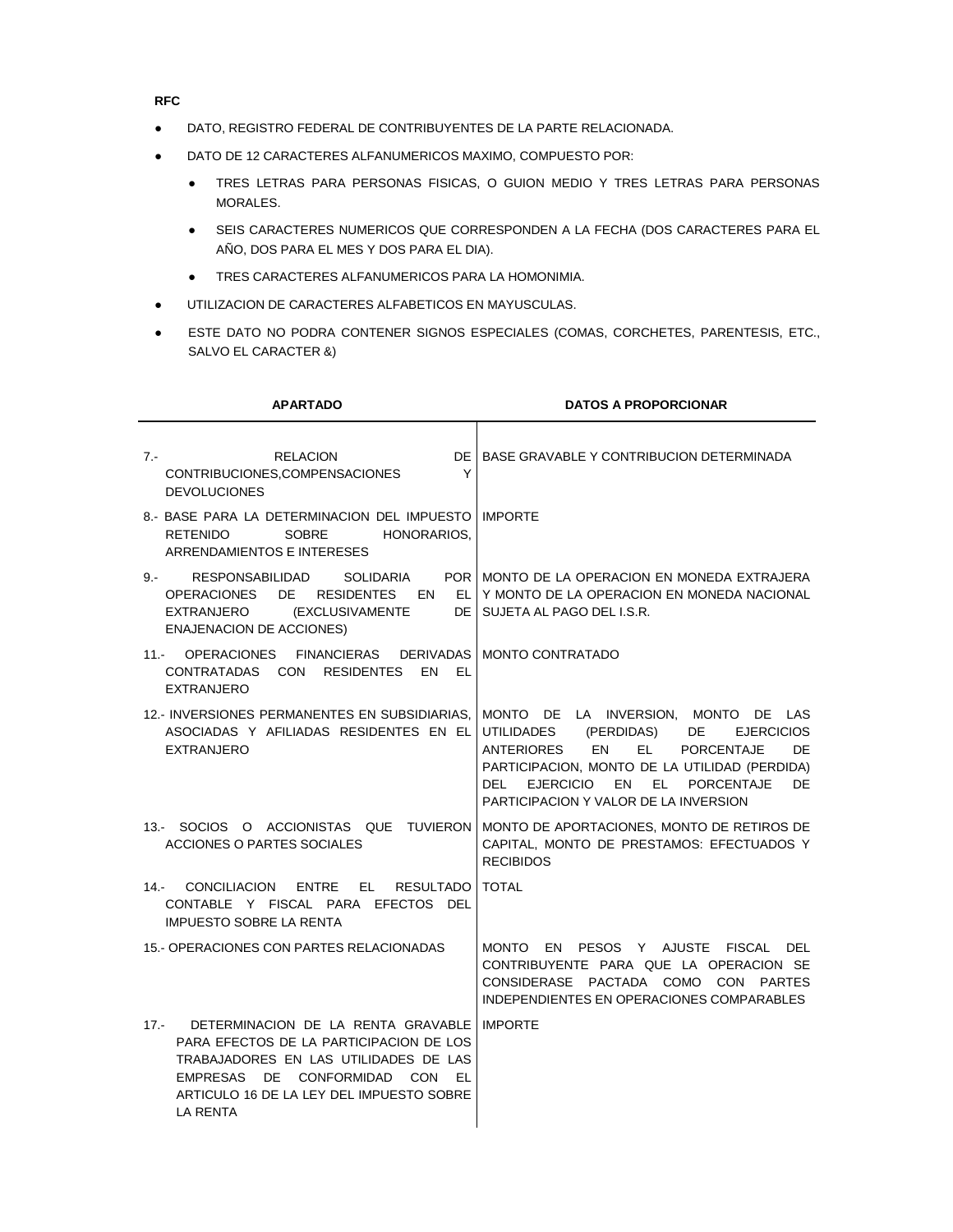# **NOTA: EL ORDEN DE ESTOS DATOS ES UNICAMENTE INFORMATIVO, PARA SU CAPTURA REFERENCIAR AL FORMATO GUIA.**

- PARA EFECTOS DE ESTOS DATOS, SE ANOTARAN CIFRAS DE IMPORTES REFERENTES A LOS DATOS INDICADOS.
- DATOS DE CARACTERES NUMERICOS.
- LAS CANTIDADES NEGATIVAS SE DEBERAN PRESENTAR CON SIGNO NEGATIVO, ANTEPONIENDOSE EL SIGNO A DICHA CANTIDAD.
- PARA LAS CANTIDADES POSITIVAS SE OMITIRA EL SIGNO.
- ESTOS DATOS NO PODRAN CONTENER SIGNOS ESPECIALES TALES COMO: SIGNO DE PESOS, COMAS, PUNTOS, PARENTESIS, ETC., UNICAMENTE DEBERAN CONSTAR DE LOS DIGITOS DEL 0 AL 9.
- LAS CANTIDADES INDICATIVAS DE IMPORTES DEBERAN ANOTARSE EN PESOS, NO EN MILES DE PESOS.

| <b>APARTADO</b>                                                                                                                 | <b>DATOS A PROPORCIONAR</b>                    |
|---------------------------------------------------------------------------------------------------------------------------------|------------------------------------------------|
| DE D<br>RELACION<br>$7 -$<br>COMPENSACIONES Y DEVOLUCIONES                                                                      | CONTRIBUCIONES,   TASA, TARIFA O CUOTA         |
| FINANCIERAS DERIVADAS I TASA DE INTERES<br>OPERACIONES<br>$11 -$<br>CONTRATADAS CON RESIDENTES<br>EL<br>EN<br><b>EXTRANJERO</b> |                                                |
| 12. INVERSIONES PERMANENTES EN SUBSIDIARIAS.<br>ASOCIADAS Y AFILIADAS RESIDENTES EN EL LLA ENTIDAD<br><b>EXTRANJERO</b>         | I PORCENTAJE DE PARTICIPACION EN EL CAPITAL DE |
| 13.- SOCIOS O ACCIONISTAS QUE TUVIERON PORCENTAJE DE PARTICIPACION DEL SOCIO O<br>ACCIONES O PARTES SOCIALES                    | ACCIONISTA EN EL EJERCICIO                     |

- PARA EFECTOS DE ESTOS DATOS, SE ANOTARAN CIFRAS REFERENTES A LOS DATOS INDICADOS.
- DATOS DE CARACTERES ALFANUMERICOS CON DECIMALES.
- LAS CANTIDADES REPRESENTATIVAS DE PORCENTAJE SE ANOTARAN CON ENTEROS Y DOS DECIMALES, SIN EL SIGNO DE PORCENTAJE.
- ESTOS DATOS NO PODRAN CONTENER SIGNOS ESPECIALES TALES COMO: SIGNO DE PESOS, COMAS, PARENTESIS, ETC., UNICAMENTE DEBERAN CONSTAR DE LOS DIGITOS DEL 0 AL 9.

| <b>APARTADO</b>                                                                                                                                                                | <b>DATOS A PROPORCIONAR</b>                                                                                   |
|--------------------------------------------------------------------------------------------------------------------------------------------------------------------------------|---------------------------------------------------------------------------------------------------------------|
| RESPONSABILIDAD<br>SOLIDARIA<br>$9 -$<br>DE<br>EN<br><b>OPERACIONES</b><br><b>RESIDENTES</b><br>EL<br>DE I<br>(EXCLUSIVAMENTE<br>EXTRANJERO<br><b>ENAJENACION DE ACCIONES)</b> | POR   PAIS DE RESIDENCIA DE LA ENTIDAD EXTRANJERA,<br>CONCEPTO ESPECIFICO DE LA OPERACION Y TIPO<br>DE MONEDA |
| <b>OPERACIONES</b><br>FINANCIERAS DERIVADAS<br>$11 -$<br><b>CONTRATADAS</b><br>RESIDENTES EN<br>EL.<br><b>CON</b><br>EXTRANJERO                                                | PAIS DE RESIDENCIA. TIPO DE<br><b>OPERACION</b><br>CONTRATADA, DEUDA O CAPITAL Y TIPO DE MONEDA               |
| 12.- INVERSIONES PERMANENTES EN SUBSIDIARIAS.<br>ASOCIADAS Y AFILIADAS RESIDENTES EN EL<br><b>EXTRANJERO</b>                                                                   | PAIS DE RESIDENCIA FISCAL DE LA ENTIDAD                                                                       |
| SOCIOS O<br>13.-<br>ACCIONES O PARTES SOCIALES                                                                                                                                 | ACCIONISTAS QUE TUVIERON I PAIS DE RESIDENCIA PARA EFECTOS FISCALES                                           |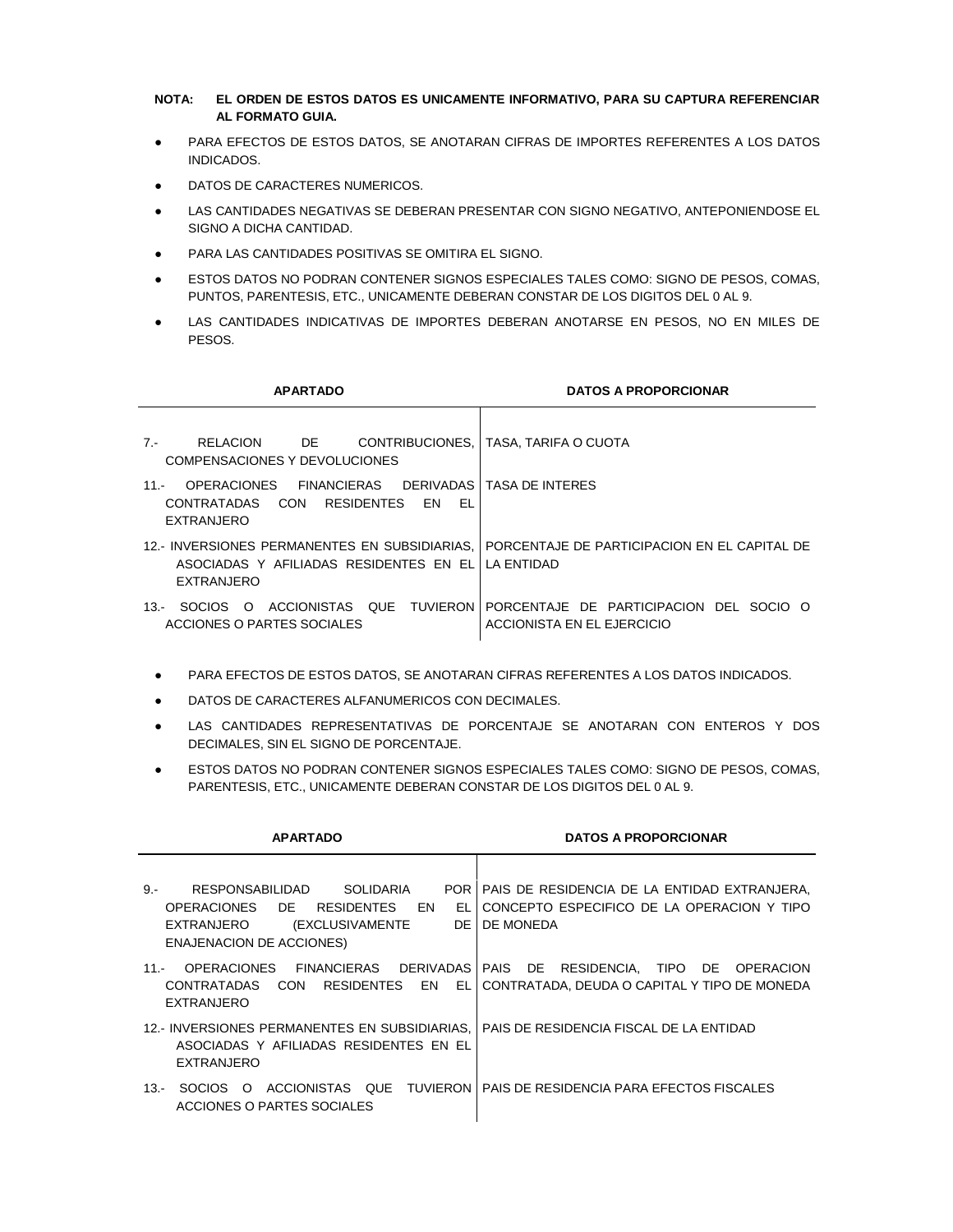15.- OPERACIONES CON PARTES RELACIONADAS TIPO DE OPERACION, PAIS DE RESIDENCIA Y METODO DE PRECIOS DE TRANSFERENCIA APLICADO

- DATOS DE CARACTERES ALFANUMERICOS.
- LOS CARACTERES ALFABETICOS UNICAMENTE EN MAYUSCULAS.
- **ESTOS TEXTOS NO PODRAN CONTENER SIGNOS ESPECIALES (COMAS, CORCHETES, PARENTESIS,** ETC.).

| <b>APARTADO</b>                                                                                                                                                                          | <b>DATOS A PROPORCIONAR</b>                                                                         |
|------------------------------------------------------------------------------------------------------------------------------------------------------------------------------------------|-----------------------------------------------------------------------------------------------------|
| $9 -$<br><b>RESPONSABILIDAD</b><br><b>SOLIDARIA</b><br>POR.<br>OPERACIONES DE<br><b>RESIDENTES</b><br>EN<br>EL<br>DE<br>EXTRANJERO<br>(EXCLUSIVAMENTE<br><b>ENAJENACION DE ACCIONES)</b> | EXISTE DICTAMEN DE ENAJENACION DE ACCIONES<br>POR LA OPERACION REALIZADA (SI NO)                    |
| <b>OPERACIONES</b><br><b>FINANCIFRAS</b><br>DERIVADAS I<br>$11 -$<br>CONTRATADAS<br>RESIDENTES EN<br>EL I<br><b>CON</b><br><b>EXTRANJERO</b>                                             | INDIQUE SI SE CONTRATO<br>CON<br>UNA<br>PARTF<br>RELACIONADA (SI O NO)                              |
| 15. OPERACIONES CON PARTES RELACIONADAS                                                                                                                                                  | LA OPERACION ESTA PACTADA COMO CON PARTES<br>INDEPENDIENTES EN OPERACIONES COMPARABLES<br>(SI O NO) |

- DATOS DE DOS CARACTERES ALFABETICOS, (SI O NO) EN MAYUSCULAS.
- ESTOS DATOS NO PODRAN CONTENER SIGNOS ESPECIALES (COMAS, CORCHETES, PARENTESIS, ETC.).

| <b>APARTADO</b>                                                                                                                                                              | <b>DATOS A PROPORCIONAR</b>                                                                            |
|------------------------------------------------------------------------------------------------------------------------------------------------------------------------------|--------------------------------------------------------------------------------------------------------|
| $9. -$<br>RESPONSABILIDAD<br>SOLIDARIA<br>POR I<br>OPERACIONES DE<br>EL<br>EN<br><b>RESIDENTES</b><br>DE<br>(EXCLUSIVAMENTE<br>EXTRANJERO<br><b>ENAJENACION DE ACCIONES)</b> | FECHA DE LA OPERACION                                                                                  |
| <b>OPERACIONES</b><br><b>FINANCIERAS</b><br>$11 -$<br>RESIDENTES EN<br>EL <sup>T</sup><br>CONTRATADAS<br>CON<br><b>EXTRANJERO</b>                                            | DERIVADAS   FECHA DE CELEBRACION DEL CONTRATO QUE LE<br>DIO ORIGEN A LA OPERACION: Y VIGENCIA: DEL. AL |
| ACCIONISTAS QUE TUVIERON PERIODO DE TENENCIA: DEL Y AL<br>-SOCIOS -<br>- റ<br>$13 -$<br>ACCIONES O PARTES SOCIALES                                                           |                                                                                                        |

- DIEZ CARACTERES ALFANUMERICOS QUE CORRESPONDEN A LA FECHA (DOS CARACTERES PARA EL DIA, DOS PARA EL MES Y CUATRO PARA EL AÑO, SEPARADOS POR DIAGONALES "/", EJEMPLO: 17/04/2011).
- **ESTOS DATOS NO PODRAN CONTENER SIGNOS ESPECIALES (SIGNO DE PESOS, COMAS, PUNTOS,** GUIONES, PARENTESIS, ETC.), UNICAMENTE DEBERAN CONSTAR DE LOS DIGITOS DEL 0 AL 9 Y LA DIAGONAL "/".